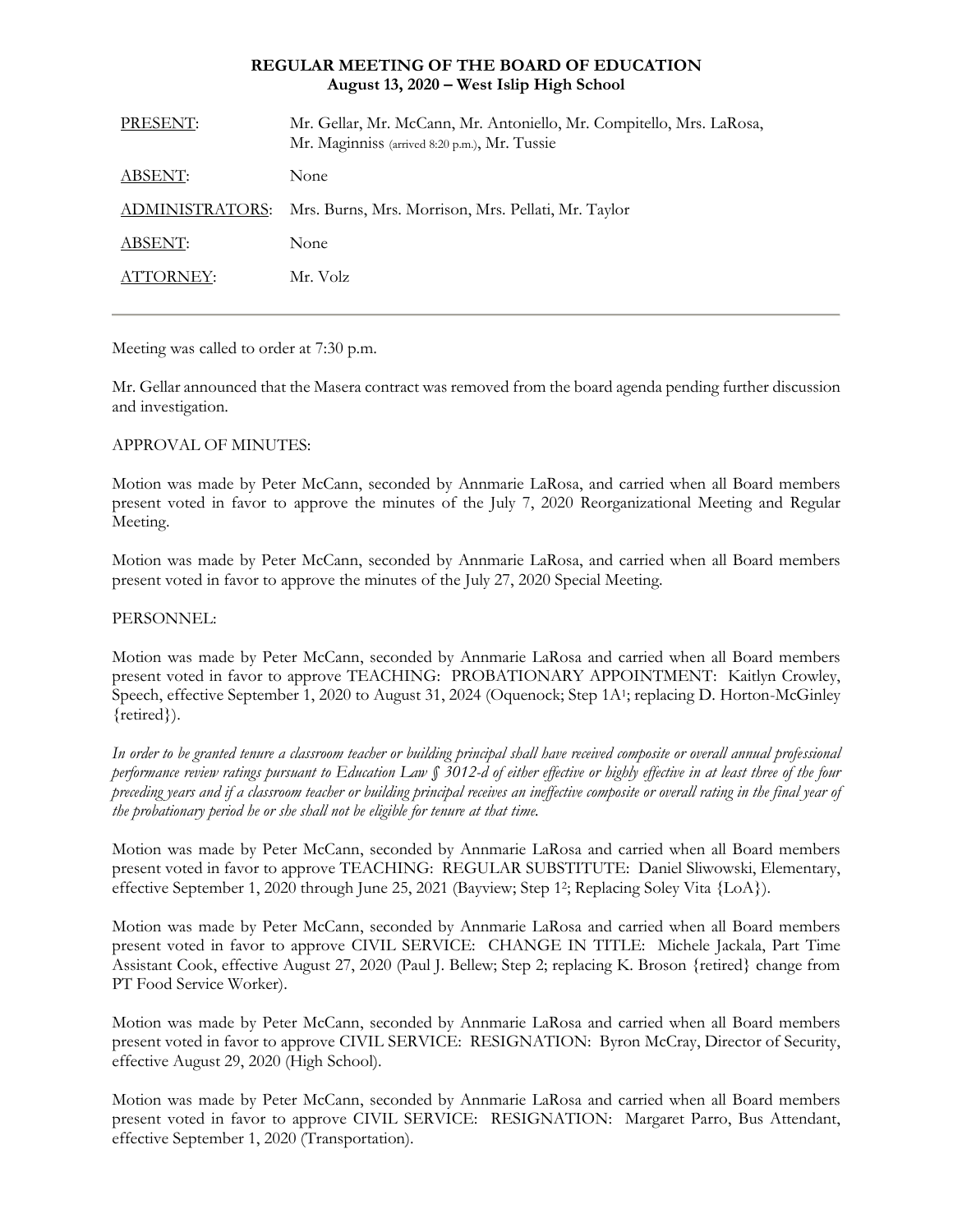Motion was made by Peter McCann, seconded by Annmarie LaRosa and carried when all Board members present voted in favor to approve CIVIL SERVICE: RESIGNATION: Lily-Ann Youngelman, Part Time Food Service Worker, effective July 16, 2020 (Beach Street).

Motion was made by Peter McCann, seconded by Annmarie LaRosa and carried when all Board members present voted in favor to approve CIVIL SERVICE: RETIREMENT: Anna Harris, School Nurse, effective October 1, 2020 (18 years).

Motion was made by Peter McCann, seconded by Annmarie LaRosa and carried when all Board members present voted in favor to approve CIVIL SERVICE: RETIREMENT: Michael LaCova, Sr., Bus Driver effective September 1, 2020 (20 years).

Motion was made by Peter McCann, seconded by Annmarie LaRosa and carried when all Board members present voted in favor to approve CIVIL SERVICE: PROBATIONARY APPOINTMENT: \*Marie Averso, Bus Driver, effective September 1, 2020 (Transportation; Step 7; replacing K. Demeo {retired}.

Motion was made by Peter McCann, seconded by Annmarie LaRosa and carried when all Board members present voted in favor to approve CIVIL SERVICE: PROBATIONARY APPOINTMENT: \*Leif Gunderson, Bus Driver, effective September 1, 2020 (Transportation; Step 7; replacing M. LaCova {retired}).

Motion was made by Peter McCann, seconded by Annmarie LaRosa and carried when all Board members present voted in favor to approve CIVIL SERVICE: PROBATIONARY APPOINTMENT: \*Yesenia Campos, Bus Driver, effective September 1, 2020 (Transportation; Step 7; new position).

Motion was made by Peter McCann, seconded by Annmarie LaRosa and carried when all Board members present voted in favor to approve CIVIL SERVICE: PROBATIONARY APPOINTMENT: Kevin Kazda, Special Education Aide, effective September 1, 2020 (Paul J. Bellew; Step 1; new position).

Motion was made by Peter McCann, seconded by Annmarie LaRosa and carried when all Board members present voted in favor to approve CIVIL SERVICE: PROBATIONARY APPOINTMENT: Carol Marino, Cafeteria Aide, effective September 1, 2020 (Manetuck; Step 1; replacing S. Concannon {resigned}).

Motion was made by Peter McCann, seconded by Annmarie LaRosa and carried when all Board members present voted in favor to approve CIVIL SERVICE: PROBATIONARY APPOINTMENT: Lily-Ann Youngelman Security/Receptionist Paraprofessional, effective September 1, 2020 (Paul J. Bellew; Step 1; replacing C. Mott {Building Aide}).

Motion was made by Peter McCann, seconded by Annmarie LaRosa and carried when all Board members present voted in favor to approve OTHER: PERMANENT SUBSTITUTE TEACHER (\$130 per diem)

Jennifer Dolan, effective September 1, 2020 through June 25, 2021 Paige Fogarty, effective September 1, 2020 through June 25, 2021 Danielle Gick, effective September 1, 2020 through June 25, 2021 Natalie Lorey, effective September 1, 2020 through June 25, 2021 Joyce Ronayne, effective September 1, 2020 through June 25, 2021 Daniel Sarfin, effective September 1, 2020 through June 25, 2021

Motion was made by Peter McCann, seconded by Annmarie LaRosa and carried when all Board members present voted in favor to approve OTHER: SUBSTITUTE TEACHER (\$115 per diem)

Margaret Allen, effective September 9, 2020, student teacher \*Kyle Bzdyk, effective September 8, 2020, student teacher \*Conditional pending fingerprinting clearance Amanda Clareen, effective September 9, 2020, student teacher Melissa Davies, effective September 9, 2020, student teacher Victoria Escalante, effective September 9, 2020, student teacher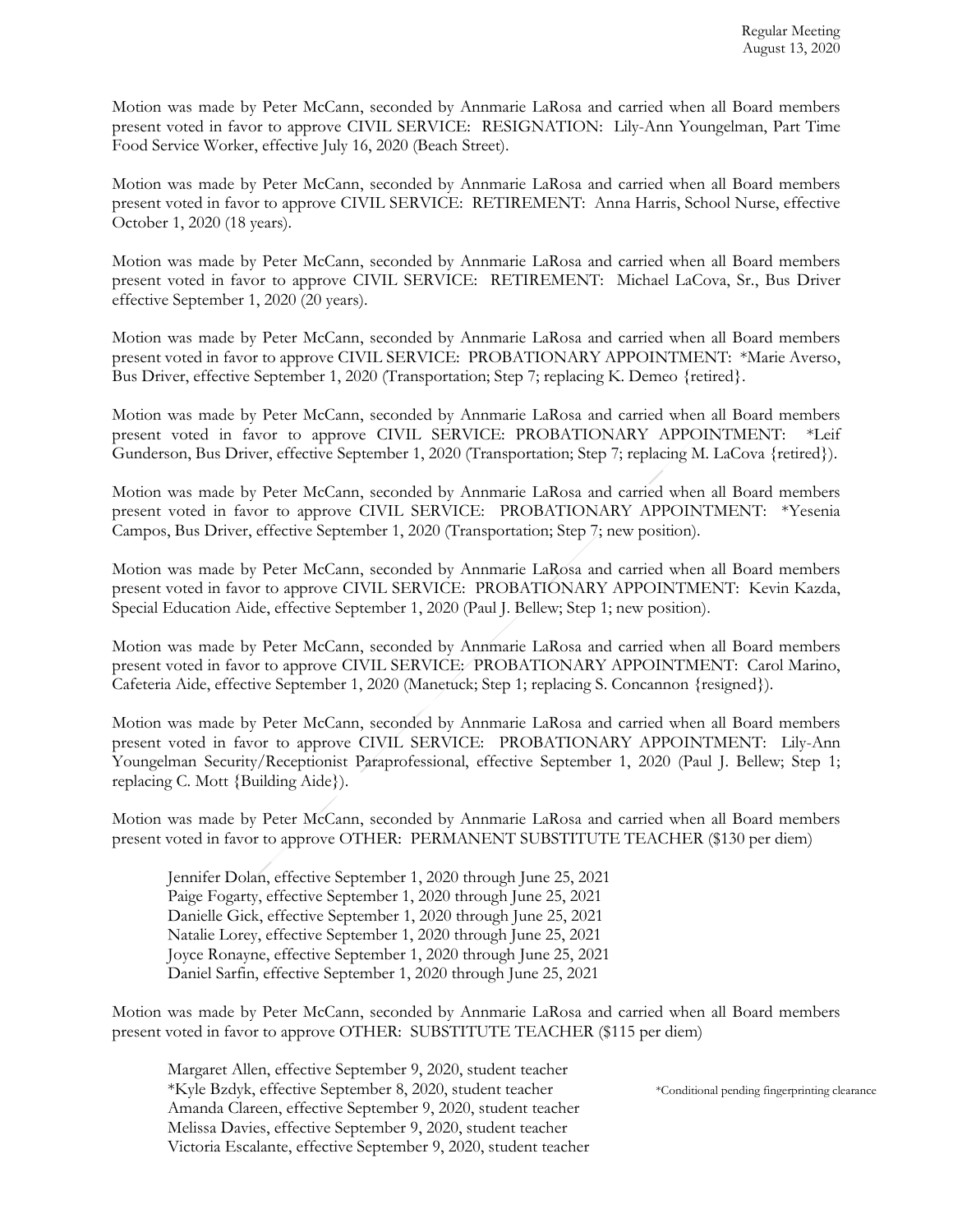OTHER: SUBSTITUTE TEACHER (\$115 per diem) - continued Paige Gillespie, effective September 9, 2020, student teacher Mollie Healey, effective September 9, 2020, student teacher Eric Houston, effective September 2, 2020, student teacher Emily Macrelli, effective September 9, 2020, student teacher Gabrielle Roberto, effective September 8, 2020, student teacher Marisa Wedlock, effective September 3, 2020, student teacher

Motion was made by Peter McCann, seconded by Annmarie LaRosa and carried when all Board members present voted in favor to approve OTHER: SUBSTITUTE TEACHING ASSISTANT (\$85 per diem):

\*Kyle Bzdyk, effective September 8, 2020 \*Conditional pending fingerprinting clearance Amanda Clareen, effective September 9, 2020 Melissa Davies, effective September 9, 2020 Victoria Escalante, effective September 9, 2020 Paige Gillespie, effective September 9, 2020 Mollie Healey, effective September 9, 2020 Marisa Wedlock, effective September 3, 2020

Motion was made by Peter McCann, seconded by Annmarie LaRosa and carried when all Board members present voted in favor to approve OTHER: RESIGNATION: Krystal Fleischman, Permanent Substitute Teacher, effective June 30, 2020.

# CURRICULUM UPDATE:

Mrs. Morrison thanked the administrative team and teachers who have collaborated through the summer to address the most effective ways to approach instruction this year. Mrs. Morrison also thanked the parents that have reached out with questions.

Mrs. Morrison advised that K-8 elementary and middle school students are tentatively scheduled to attend school every other day for the month of September based on the first letter of their last names. Any parent who has a conflict with the days their child is assigned to in-school instruction should contact the building principal to determine if accommodations can be made. Pre-K students will start full time every day on Monday, September 21, 2020. The September schedule for elementary and middle school levels allows for classrooms and buildings to operate at half density as everyone transitions to new building and classroom procedures and protocols related to COVID-19. The logistics are still being addressed but the main goal for remote learning is to ensure students and teachers interact daily and continuity of instruction is maintained. It is the district's hope and current plan to have all Pre K-Gr.8 students present in school on a daily basis as of Tuesday, September 29, 2020.

High school students are tentatively scheduled to attend school on an alternating basis starting September 8, 2020 based on the starting letter of their last names. A-K is Group 1 and will attend in-class instruction on Mondays and Tuesdays and Group 2 will attend on Thursdays and Fridays. Both groups will attend school virtually on Wednesdays each week. Any parents who have a conflict with their child's assigned group should contact the building principal. The main goal when students are not physically present is to ensure students and teachers interact daily and for the continuity of instruction to be maintained.

Mrs. Morrison also spoke about the many options being explored such as implementation of blended learning practices, the use of webcams, Google Meet and live streaming of classroom activities.

Implementation of IEP & 504 Plans will be adhered to for all students to which a document has been assigned; students scheduled to see a service provider on a day they are not physically present in school will receive the service remotely.

Every student will have a 1:1 device for the 2020-2021 school year. Kindergarten and first grade students will receive an i-Pad. Second through sixth grade students will receive a Chromebook and every 7-12 grade student currently has a Chromebrook.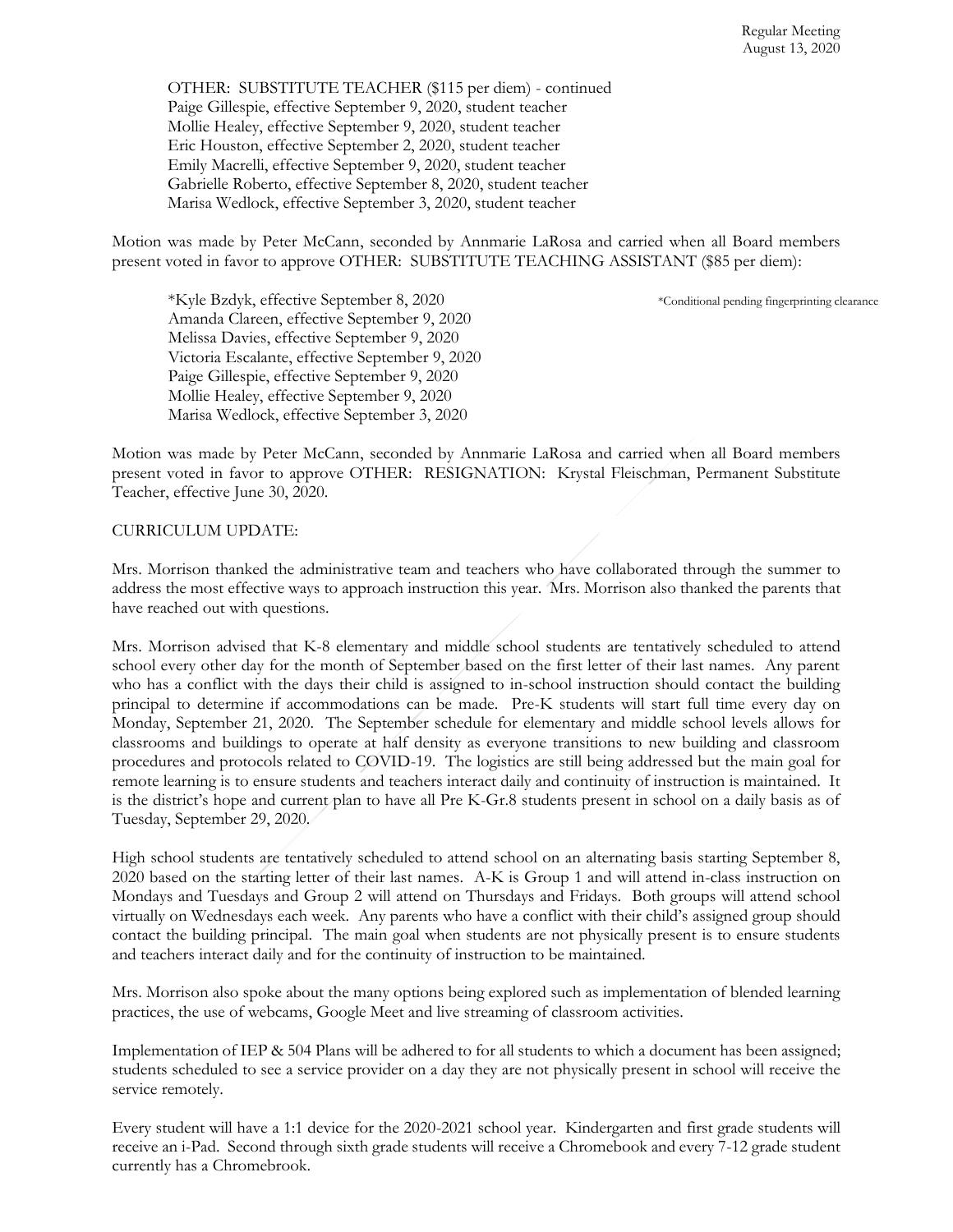Recess will take place outside - weather permitting. Building principals are putting physical distancing protocols in place to ensure that all students (K-12) are able to each lunch in either the cafeteria, an outdoor setting, or an alternate location in the building other than the classroom.

To decrease the opportunity for germs to spread, elementary school level art, music, physical education and library will take place in the students' classrooms or outside when weather and other factors permit. Middle school and high school students will go to their art, music, physical education and elective classes.

Students and staff will be expected to wear masks throughout the school day. Students at every level will be provided with regular and frequent mask breaks throughout each day.

Teachers were recently provided with professional development in the use of Smart Notebook, Google Classroom and Nearpod. Professional development will take place throughout the school year, including opportunities for parents who would like to learn more about the 1:1 devices and instructional technology programs that will be utilized throughout the school year.

#### REPORT OF COMMITTEES:

Safety Committee: Tom Compitello reported on the meeting that took place 7/23/2020. Items reviewed included the process of reopening schools and submitting the reopening plan to the state by 7/31/2020, the purchasing of PPE, goggles and face shields, the wearing of masks, classroom configurations, sign-in/out procedures safety drills, facility usage, and dismissal procedures. The high school security booth will be complete by the end of August.

Education Committee: Annmarie LaRosa reported on the meeting that took place 8/11/2020. Mrs. LaRosa reiterated Mrs. Morrison's report and spoke about the many e-mails received from parents over the past two weeks. Mrs. LaRosa advised that the Board would do their best to answer these questions and spoke about how things may change as students' transition to a full five-day week for grades K-8 at the end of September. Mrs. LaRosa stressed how students need their teachers and how personal connection is so important. Mrs. LaRosa also spoke about a virtual learning platform she learned about at a workshop that has been used successfully by students across the state.

Finance Committee: Peter McCann reported on the meeting held on 8/11/2020. Items reviewed included the May extra-curricular report; June and July payroll summary; May claims audit report; internal claims audit report; June and July system manager audit report; payroll certification forms; surplus items; contracts and change orders. Mrs. Pellati discussed an agreement with Suffolk County regarding installing stop-arm cameras on school buses to catch motorist who illegally pass stopped buses. Suffolk County would cover costs and the committee decided to opt into this agreement, which will be approved at the 8/25/2020 Planning Session meeting.

Buildings and Grounds: Peter McCann reported on the meeting that took place on 8/11/2020. Tony Campanella from SCC gave a bond update. Thirty bathrooms are being worked on and all seem to be on pace for completion; sinks at Bellew should be ready shortly; and a change order will be needed for the upstairs high school bathroom. Bottle filling stations were delayed to the fall but the Board asked this to be expedited. The handicap ramp by the boy's gym at the high school is being completed, waiting on handrail. In-ground garbage cans are on order and all blinds should be completed for the start of school. The turf field is complete and ready for use; the Lions Path security booth will be delivered next week and the road should open shortly. Tiles in classrooms are almost complete; some rooms had issues with cove-based moldings and a change order will be needed to complete. Cement pads for the baseball bleachers are complete, and all mechanical room units are in the works for completion in the fall. Bayview's ceiling and lighting work needs a change order to complete and the Planetarium will be delayed to November due to Covid related issues. Additional paving projects are being considered as the contractor is on site, pool work is underway and backup generators are set to be upgraded this fall.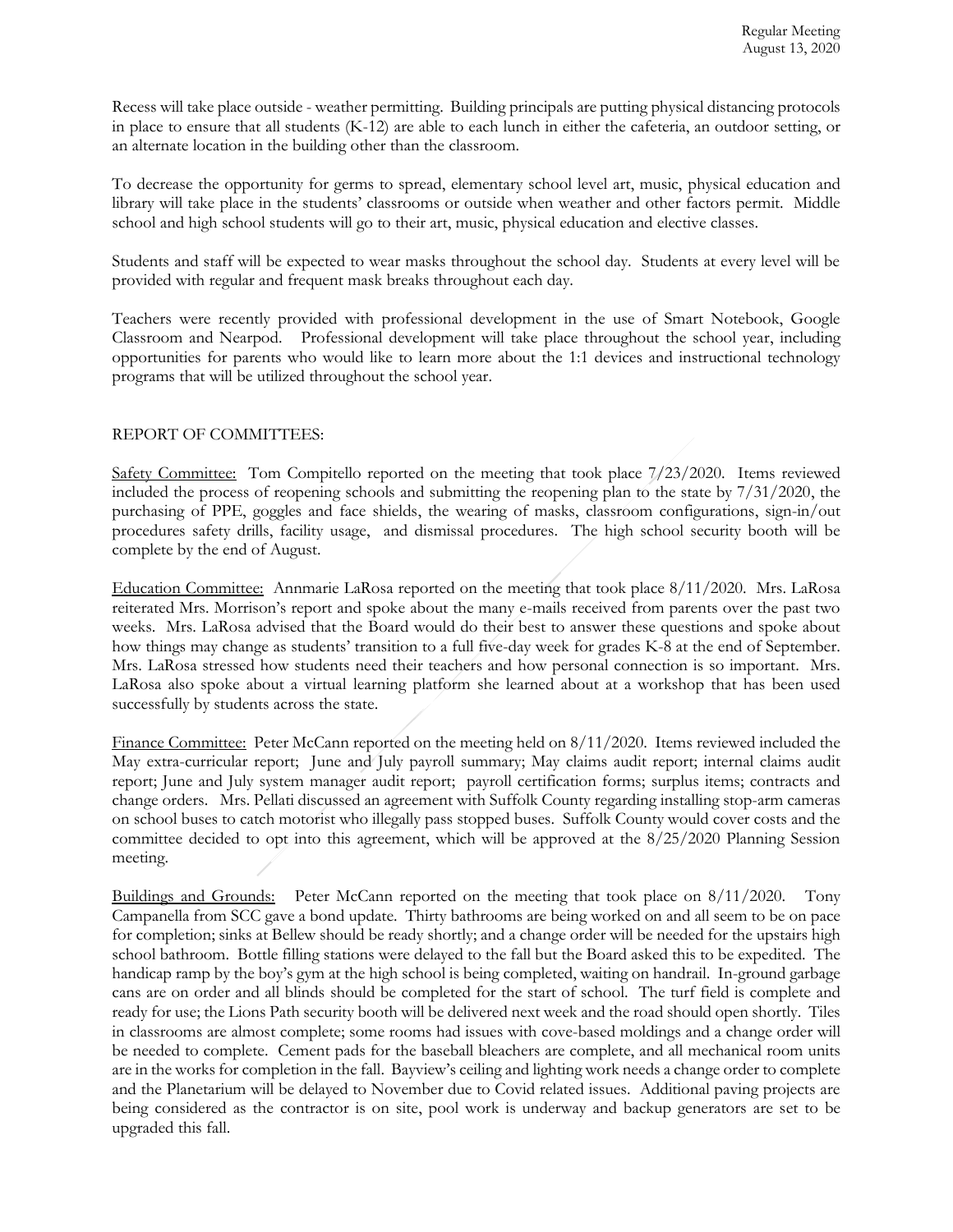Bridges and ASK US would like use of the OT/PT room for storage. The Board agreed if the district is not in need for storage at present. Bridges would like to install fencing; the district will follow up. Discussions have taken place with ASK US and South Shore Children's Center regarding childcare during the school day while the hybrid model is in effect. The childcare would be paid by parents but the district would provide rooms at no charge. Summer cleaning is being completed and all staff have been trained on deep cleaning procedures. All PPE and hospital grade supplies are in-house and ready for the start of school.

# FINANCIAL MATTERS:

Motion was made by Peter McCann, seconded by Anthony Tussie, and carried when all Board members present voted in favor to approve General Fund budget transfers 3901-3915 and Capital Fund transfers 3907-3914.

Motion was made by Peter McCann seconded by Anthony Tussie, and carried when all Board members present voted in favor to approve contracts: Babylon UFSD, Complete Rehabilitation PT, OT, SLP of the Hamptons, PLLC, Greenburgh North Castle UFSD, Lindenhurst UFSD, Little Angles Center, Inc., Long Island Developmental Consulting, Inc. {LIDC}, Mountain Lake Academy, United Cerebral Palsy Association of Greater Suffolk, Inc.

Motion was made by Peter McCann, seconded by Anthony Tussie, and carried when all Board members present voted in favor to approve 2018-2019 contract: Farmingdale UFSD.

Motion was made by Peter McCann, seconded by Anthony Tussie, and carried when all Board members present voted in favor to approve Intermunicipal Cooperation Agreement 2020-2021: Babylon UFSD.

Motion was made by Peter McCann, seconded by Anthony Tussie, and carried when all Board members present voted in favor to approved the following Change Orders: VSC Electric, Inc. - Beach - \$989.73; Laser Industries, Inc. - WIHS \$25,000; Laser Industries, Inc. – WIHS - \$24,203; Laser Industries, Inc. - WIHS - \$14,159.31.

Motion was made by Peter McCann seconded by Anthony Tussie, and carried when all Board members present voted in favor to approve surplus: miscellaneous books – Beach; miscellaneous books – Udall; miscellaneous IT equipment.

#### PRESIDENT'S REPORT:

Motion was made by Peter McCann, seconded by Anthony Tussie, and carried when all Board members present voted in favor to approve West Islip High School Commencement Exercises – Friday, June 25, 2021 at 6:00 p.m.

Motion was made by Peter McCann, seconded by Anthony Tussie, and carried when all Board members present voted in favor to approve adoption of resolution re: District's participation in ECIA Title I Program and other federal programs for 2020-2021 and authorization for the Superintendent to apply for all federal funds for the 2020-2021 school year. Resolution re: Federal Funded Programs: **BE IT RESOLVED**, *that, the Board grants authority for the 2020-2021 school year for the West Islip Union Free School District (West Islip Public Schools) to participate in an ECIA Title I Program developed to provide instructional activities and services for the educationally disadvantaged students who reside in said school district under available Federal funds; and* 

**BE IT FURTHER RESOLVED**, *that, the Assistant Superintendent for Curriculum and Instruction be designated as Coordinator of Federal Programs; or other designee determined by the Superintendent of Schools, and that the Superintendent of Schools be authorized to represent the Board of Education in making application for any and all federal funds and the supervision thereof.*

Motion was made by Peter McCann, seconded by Anthony Tussie, and carried when all Board members present voted in favor to approve adoption of resolution re: designation of Superintendent to determine entitlement for attendance of the schools of the district. Resolution re: Residency Determination: **BE IT RESOLVED**, *that the Board of Education of the West Islip UFSD designates the Superintendent of Schools to make determinations regarding*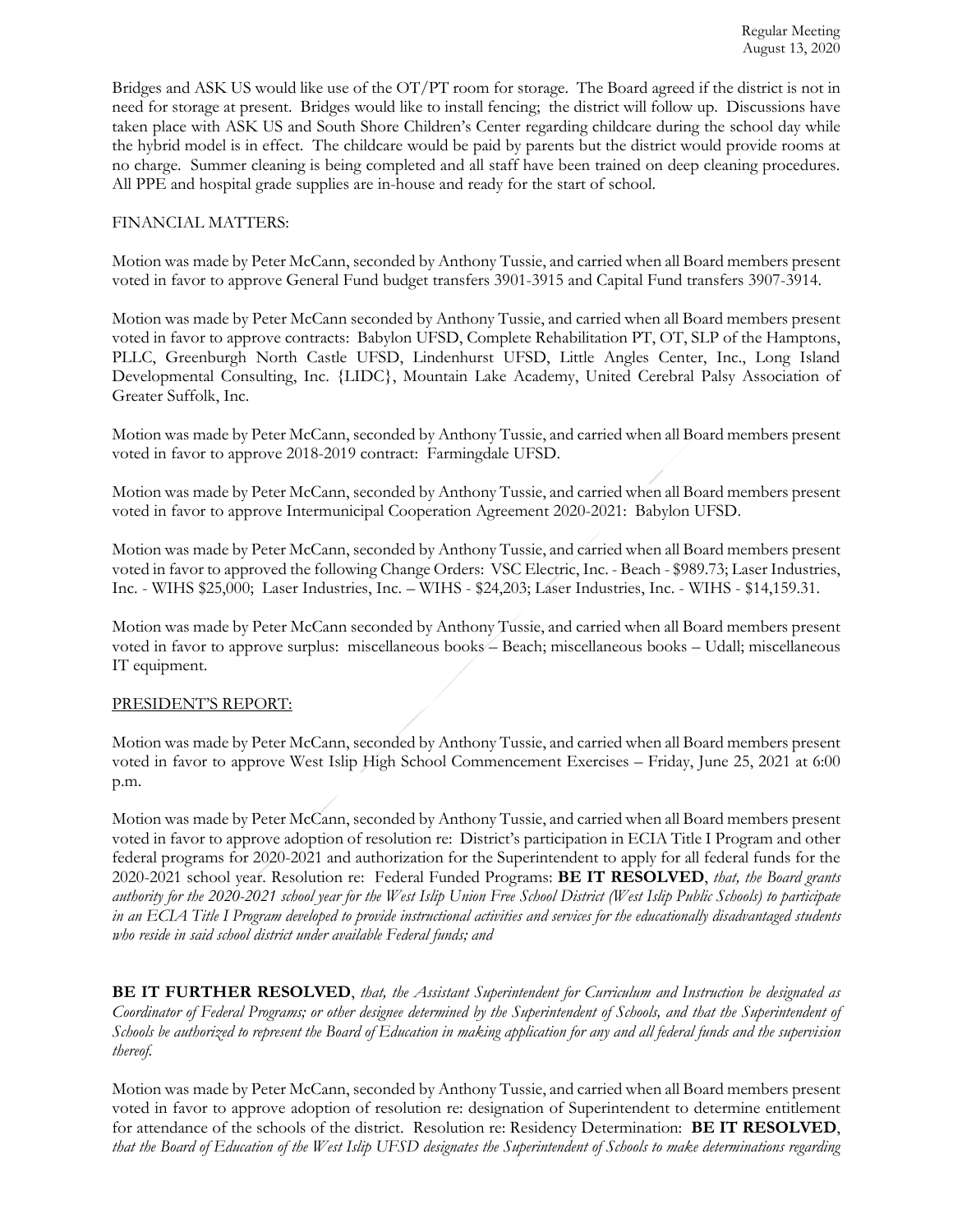*whether a child is entitled to attend the schools of the District in accordance with Section 100.2(x)*&*(y) of the Regulations of the Commissioner for the 2020-2021 school year.*

Motion was made by Peter McCann, seconded by Anthony Tussie, and carried when all Board members present voted in favor to approve adoption of resolution re: certification of qualified Lead Evaluators of teachers and building principals having successfully completed the training requirements (resolution attached in supplemental file).

Motion was made by Peter McCann, seconded by Anthony Tussie, and carried when all Board members present voted in favor to approve adoption of resolution re: certification of qualified Lead Evaluators and evaluators of teachers having successfully completed the training requirements (resolution attached in supplemental file).

Motion was made by Peter McCann, seconded by Anthony Tussie, and carried when all Board members present voted in favor to approve adoption of resolution re: certification of coordinators in accordance with the requirements of the Dignity for All Students Act. Resolution re: DASA Coordinators: **BE IT RESOLVED,** *that as required by the State Education Department, in accordance with the requirements of the Dignity for All Students Act, the West Islip Board of Education does hereby appoint the following staff members to the position of DASA Coordinator, effective July 1, 2020.*

| Dr. Anthony Bridgeman - | West Islip High School           |  |
|-------------------------|----------------------------------|--|
| Mr. Andrew O'Farrell    | Beach Street Middle School       |  |
| Dr. Daniel Marquardt    | Udall Road Middle School         |  |
| Mr. John Mullins        | Bayview Elementary School        |  |
| Ms. Vanessa Williams    | Manetuck Elementary School       |  |
| Mr. Jack Maniscalco     | Oquenock Elementary School       |  |
| Ms. Rhonda Pratt        | Paul J. Bellew Elementary School |  |
|                         |                                  |  |

Motion was made by Peter McCann, seconded by Anthony Tussie, and carried when all Board members present voted in favor to approve adoption of resolution re: Chief Emergency Officer: **BE IT RESOLVED,** *that the Board of Education of the West Islip UFSD designates the Superintendent of Schools as the Chief Emergency Officer in accordance with the West Islip UFSD district-level safety plan and Education Law* §*2801-a for the 2020-2021 school year.*

Motion was made by Peter McCann, seconded by Anthony Tussie, and carried when all Board members present voted in favor to approve Revised 2020-2021 Student-Teacher Calendar.

Motion was made by Peter McCann, seconded by Anthony Tussie, and carried when all Board members present voted in favor to approve Stipulation of Settlement re: Student A.

Motion was made by Peter McCann, seconded by Anthony Tussie, and carried when all Board members present voted in favor to approve Stipulation of Settlement re: Student B.

#### SUPERINTENDENT'S REPORT:

Mrs. Burns informed the audience that the high school graduation ceremonies held on July 30 and July 31 went very well. There were six ceremonies and much positive feedback.

Mrs. Burns advised that a School Messenger call would inform parents of two virtual Town Hall meetings regarding the reopening plan: Tuesday, August 18, 2020 at 7:00 p.m. and Wednesday, August 19, 2020 at 10:00 a.m. The buildings will also be scheduling their own Town Hall meetings virtually.

Mrs. Burns thanked Mr. Weber, a technology teacher at the high school, for streaming the high school graduations. Mr. Gellar also commented on how well done the graduations were done.

Mrs. Burns addressed some of the questions received by parents regarding the reopening plan. These questions and answers will be posted under the frequently asked questions section of the district website and Mrs. Burns addressed the following questions: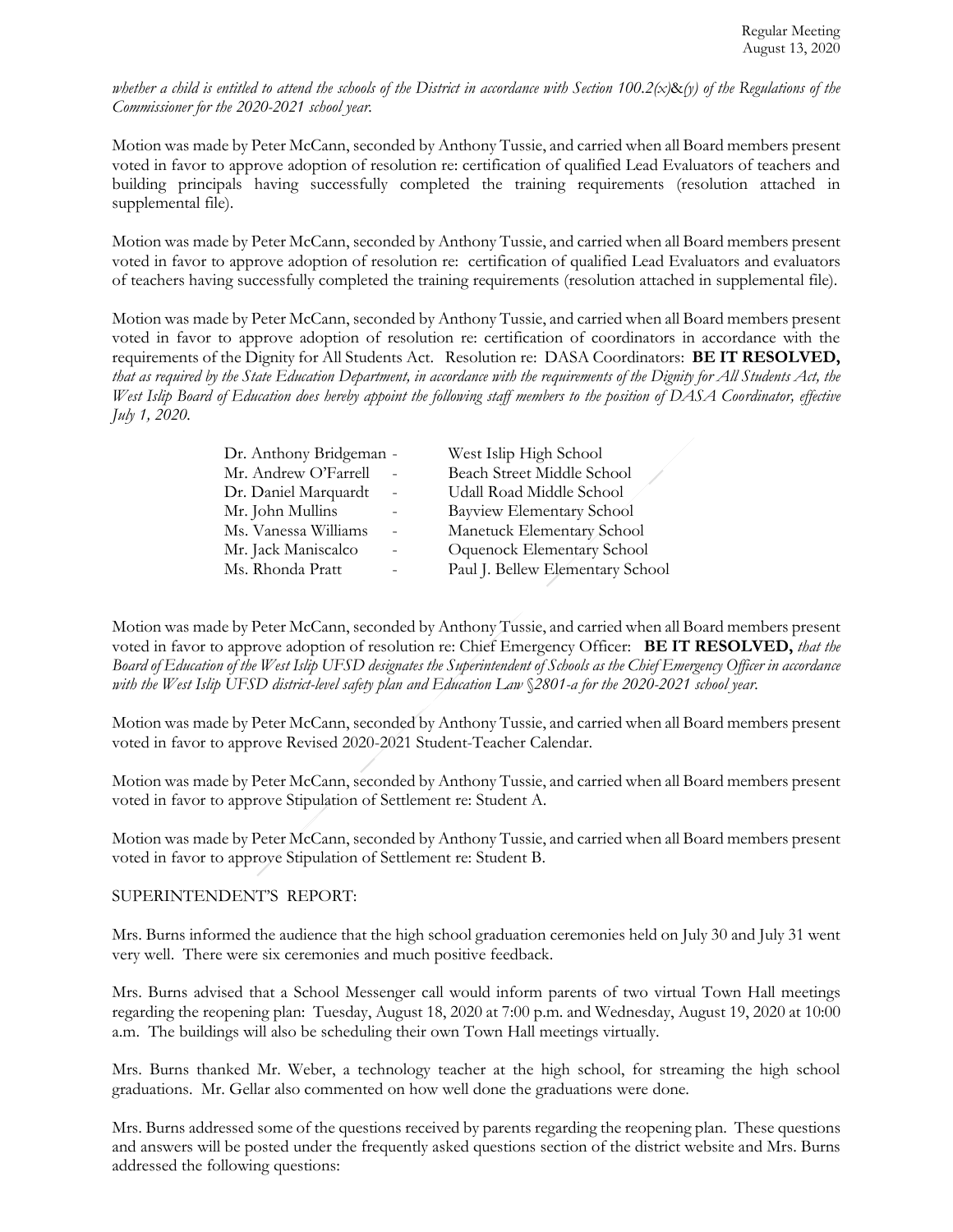# *Child Care concerns since the first three weeks of school will be hybrid for Grades K-8:*

Mrs. Burns advised that ASK US and South Shore Children's Center will provide childcare along with other childcare facilities in the area and information would be posted to the district website shortly.

*Renting tents*: Mrs. Burns advised that the district does not see the need for renting tents at this time but if needed in the future, the district will proceed.

### *If the district must close again due to Covid-19, how will it be handled:*

Learning will be fully remote and the governor requires all districts to have a learning plan in place. This plan will be posted on the district website.

### *Has the district received any federal grants from the state:*

Mrs. Pellati explained that the district did not qualify for the Reimagining Grant but did apply for two Federal CARE Grants for \$215,000 and Covid-19 expenses incurred by the district will be submitted to FEMA for reimbursement once the district is finished making purchases.

*Can the results of the surveys be posted on the district website:* Mrs. Burns advised that all survey results are posted on the district website.

# *What are the district's lease obligations and can buildings be used to spread students out:*

Mrs. Burns explained that the use of other buildings is not possible due to long standing leases at Kirdahy and Westbrook. The Masera building cannot house students due to the many repairs that need to be done and the Higbie Lane Center is owned by the town.

### *What plans does the district have right now regarding protocols for students and staff:*

Mrs. Burns advised that Mr. Taylor is preparing a book of protocols for the faculty regarding contact tracing, daily health screenings, temperature checks and looking for any signs of illness. Building health aids will confirm with parents that health screenings are completed. After a Covid-19 illness, CDC guidelines will be followed and the Suffolk County Department of Health Services will guide school districts when there is a positive case confirmed.

*Will Covid-19 tests be done in school*: Tests will not be done in school. Staff will complete health checks each day and parents and guardians will screen their children before school.

*Has HVAC systems been upgraded:* Filters have been replaced but some systems are older and the district is in the process of looking into this.

*Are students required to wear masks all day*: All students will be required to wear masks as per CDC guidelines. There will be mask breaks and sneeze guards but students are required to wear their mask unless they are eating.

*Non-Covid-19 question regarding Masera regarding ESBOCES capital improvement findings and the financial impact*: The district will look into to this and follow up with the information shortly.

The following residents wished to speak during an "Invitation to the Public":

Mrs. Breanne Elsesser, 115 Gladstone Avenue, West Islip – Mrs. Elsesser inquired about the re-entry plan for kindergarten students and was concerned about the first three weeks of schools being the hybrid plan. Mrs. Elsesser feels students need consistency and has very large concerns regarding remote days and asked why the reopening plan was changed. Mrs. Morrison explained that the district modified the model in response to concerns expressed by parents and teachers and a desire to allow students to adjust to the new environment in a smaller setting.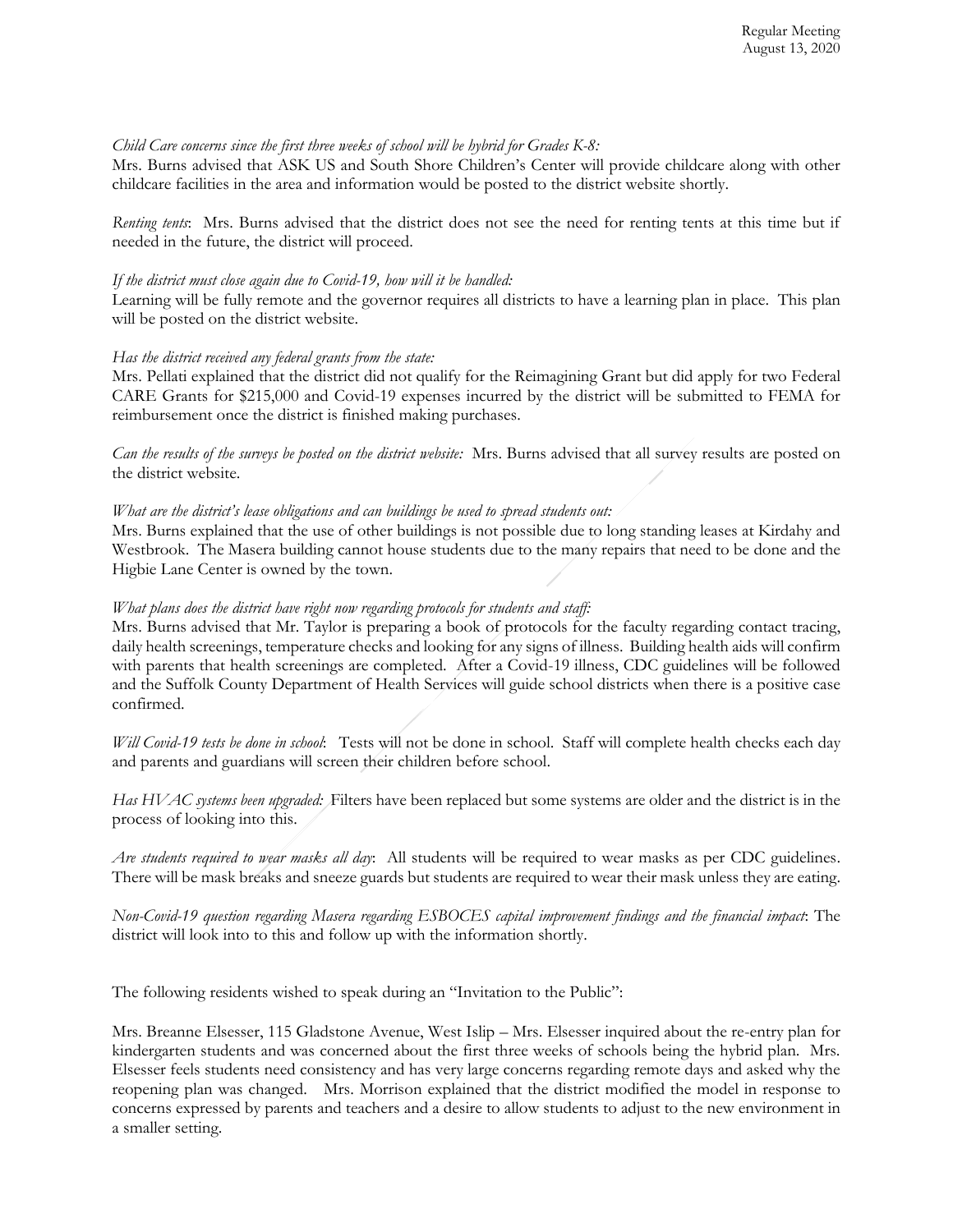Mrs. Judith Vaughan, 507 Rockaway Street, West Islip – Mrs. Vaughan thanked the board and administrators for all their responses. Mrs. Vaughan asked if the hybrid school plan would continue if the need arises and would the district go from the hybrid school plan to remote teaching. Mrs. Burns explained that it is an everevolving situation and things can change at any time. The district will be re-assessing at the end of September and throughout the school year.

Mr. Brad Obloj, 7 Thadeus Lane, West Islip – Mr. Obloj asked about masks and whether they will they be worn all day. He thinks a districtwide policy for mask breaks should be implemented to ensure compliance. Mrs. Burns advised that during the upcoming Superintendent Conference Days, the district would provide uniform guidance to all staff members regarding masks.

Mrs. Katherine Fix, 479 Garden Street, West Islip – Mrs. Fix asked about the district's ability to get through all the curriculum when using the hybrid model at the high school, particularly for those students getting prepared to meet graduation standards. Mrs. Morrison explained the various learning options, webcams, livestreaming and the blended learning model and advised that an Instructional Committee meeting took place this week and the district will continue to have those discussions. On Wednesdays, teachers will pull both groups of students together to collaborate and make sure both groups are on the same track. Mr. Gellar explained that this is a brand new learning experience and everyone will adapt but there will be a learning curve.

Mrs. Ruth Mineo 1093 Cassel Avenue, Bay Shore – Mrs. Mineo has questions regarding the opening of school and live instruction. Mrs. Mineo thanked the Board and administration for all their hard work but feels last year did not work. It is not acceptable for this year to be like last year, and the schedules this year are similar. Mrs. Morrison explained that students will follow an instructional schedule and will have instruction all five days regardless of whether learning is remote or in-person. Students are expected to be in class every day.

Mr. McCann gave his perspective as a father of three children and a husband whose wife is a teacher. He expressed how he is in the same situation as all the parents and feels the district is doing what is best for the students, plans are in place and West Islip will be the best place to be on September 8, 2020.

Mr. Gellar expressed that he understands the anxiety parents are feeling but the district is doing the best that they can.

Prior to the meeting adjourning to Executive Session, the following resident wished to speak regarding the Masera property.

Mr. Roy Tarantola, 845 Ocean Avenue, West Islip – Mr. Tarantola asked why the Masera contract was removed from the agenda. Mr. Gellar explained that the matter requires additional discussion and investigation. Mr. Tarantola requested that the district conduct a survey assessing who is for and against selling the Masera property. Mr. Tarantola feels it has been six months and there has not been an update. Mr. Gellar advised there will be more information in the very near future and information will be posted on the district website explaining the process in detail. There will be a series of presentations by the developer at which the community will have the opportunity to ask questions. Residents will be notified of a vote date to approve the sale.

Motion was made by Peter McCann, seconded by Annmarie LaRosa and carried when all Board members present voted in favor to adjourn to Executive Session at 8:58 p.m. for the purpose of discussing personnel, negotiations, and/or litigation.

Meeting reconvened at 10:43 p.m. on motion by Peter McCann, seconded by Ron Maginniss and carried when all Board members present voted in favor.

Meeting adjourned at 10:43 p.m. on motion by Tom Compitello, seconded by Peter McCann and carried when all Board members present voted in favor.

> Respectfully submitted by, mary the s

# Mary Hock District Clerk

All correspondence, reports or related materials referred to in these minutes are on file in the District Office.